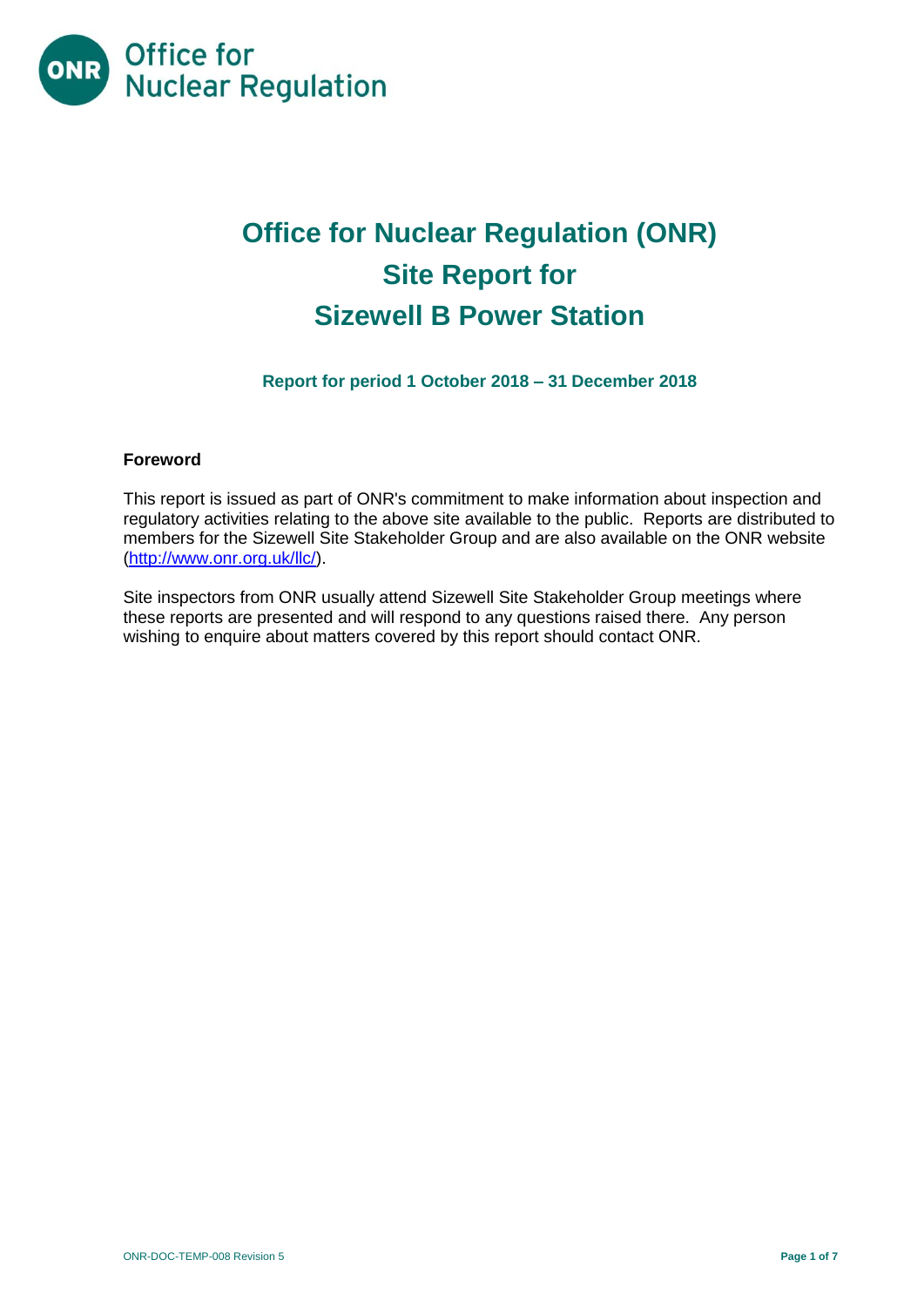# **TABLE OF CONTENTS**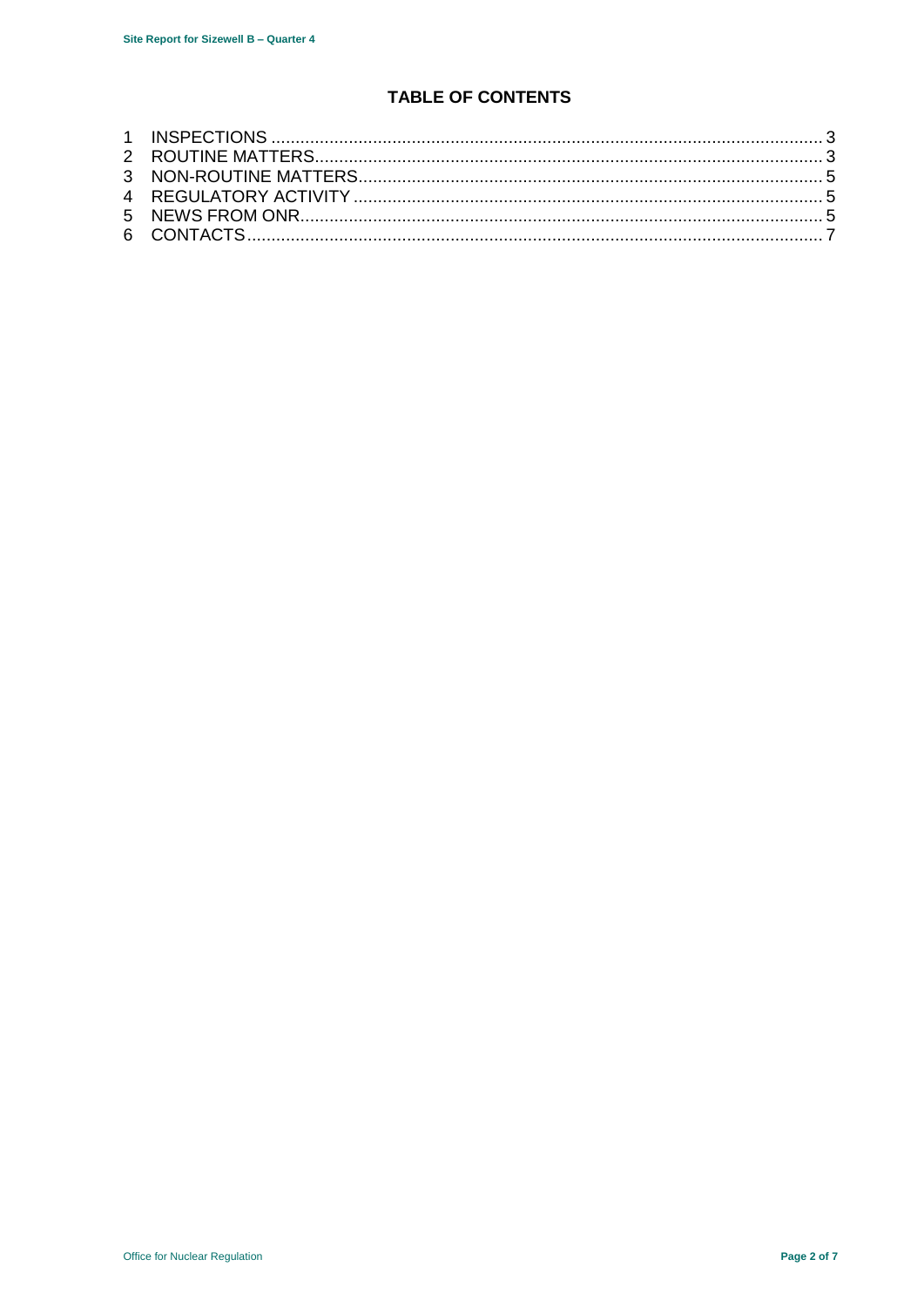# <span id="page-2-0"></span>**1 INSPECTIONS**

#### **1.1 Dates of inspection**

ONR inspectors undertook interventions at Sizewell B Power Station on the following dates during the reporting period:

- $\blacksquare$  9 12 October 2018
- $8 9$  November 2018
- $19 23$  November 2018
- $12 13$  December 2018

# <span id="page-2-1"></span>**2 ROUTINE MATTERS**

### **2.1 Inspections**

Inspections are undertaken as part of the process for monitoring compliance with:

- the conditions attached by ONR to the nuclear site licence granted under the Nuclear Installations Act 1965 (NIA65) (as amended);
- the Energy Act 2013
- the Health and Safety at Work Act 1974 (HSWA74); and
- regulations made under HSWA74, for example the Ionising Radiations Regulations 2017 (IRR17) and the Management of Health and Safety at Work Regulations 1999 (MHSWR99).

The inspections entail monitoring the licensee's (EDF Energy Nuclear Generation Ltd (NGL)) actions on the site in relation to incidents, operations, maintenance, projects, modifications, safety case changes and any other matters that may affect safety. The licensee is required to make and implement adequate arrangements under the conditions attached to the licence in order to ensure legal compliance. Inspections seek to judge both the adequacy of these arrangements and their implementation.

In this period, routine inspections covered the following topics:

- **Deciment** Organisational capability
- Safety case management
- **Emergency arrangements**
- **Incidents on site**

In general, ONR judged the arrangements made and implemented by the site in response to safety requirements to be adequate in the areas inspected. However, where improvements were considered necessary, the licensee made satisfactory commitments to address the issues, and the site inspector will monitor progress during future visits. Where necessary, ONR will take formal regulatory enforcement action to ensure that appropriate remedial measures are implemented to reasonably practicable timescales.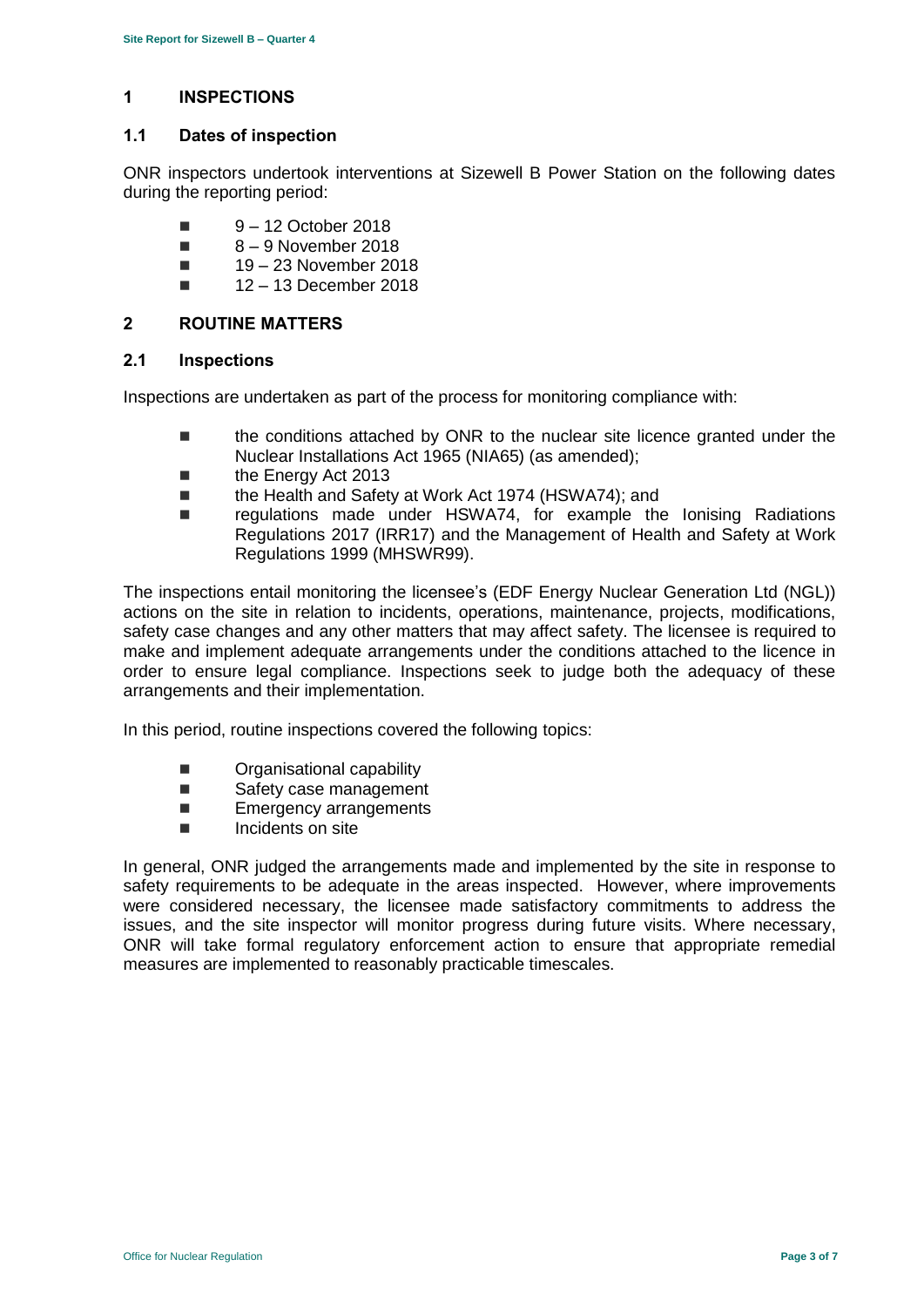Our organisational capability inspection evaluated the adequacy of the station's nuclear baseline. The nuclear baseline is a suite of documentation by which the licensee demonstrates that its organisational structure, staffing and competencies are suitable and sufficient to maintain nuclear safety on the site. Based on a sample of interviews, observations and document reviews we judged that Sizewell B has effective managerial processes in place to manage, monitor and secure the human resources and competencies required to maintain nuclear safety on the site. We identified a minor shortfall in relation to the station's nuclear baseline, concluded that further development of this documentation was necessary to meet relevant good practice. An inspection conducted at another NGL site made similar findings. We have therefore written to NGL seeking improvement of nuclear baseline documentation across its fleet and raised an entry on ONR's Issues Database to track resolution of this issue. Notwithstanding this finding, we judged that overall NGL was managing its human resources adequately and have therefore assigned a rating of Green (no further action required) against licence condition 36 (Organisational and Financial Capability).

The principal focus of our safety case management inspection was to evaluate implementation of arrangements made under license condition 14 to deal with safety case anomalies. We were satisfied that NGL have developed and implemented a graded approach for the production of documentation assessing the impact of such anomalies. No significant nonshortfalls were identified. A Green inspection rating was awarded against licence condition 14.

# **2.1.1 System Based Inspections**

In addition to our program of site licence compliance inspections, ONR also undertakes system based inspections (SBI) which are focused on the station's critical safety systems and structures and are derived from the licensee's safety cases. During the period, ONR performed a system based inspection of the following system:

■ SBI19 – Essential Power Systems

The safety function of the essential power system is to provide a reliable, on demand, power supply for essential post trip safety systems. The system includes post trip load shedding and sequencing equipment, uninterruptable power supply (UPS) systems, and electrical supply systems (at 415 and 110 V). The objective of the SBI was to evaluate the implementation of safety case claims on this equipment via inspections performed under the following site licence conditions:

- **Licence condition 10: Training**
- Licence condition 23: Operating rules
- Licence condition 24: Operating instructions
- Licence condition 27: Safety mechanisms
- Licence condition 28: Examination, inspection, maintenance and testing

After considering the evidence examined during the inspection we judged that the essential power systems met the requirements of the associated safety case. We awarded **Green** inspection against the above licence conditions: LC10, LC23, LC24, LC27 and LC28.

#### **2.2 Other work**

In November, ONR inspectors met with NGL staff to review the scope of the station's  $16<sup>th</sup>$ refuelling outage (RO16), scheduled to commence in May 2019. The scope of work presented met with ONR's expectations. ONR will use the information presented to develop programme for regulatory oversight of the outage, targeting key safety related activities.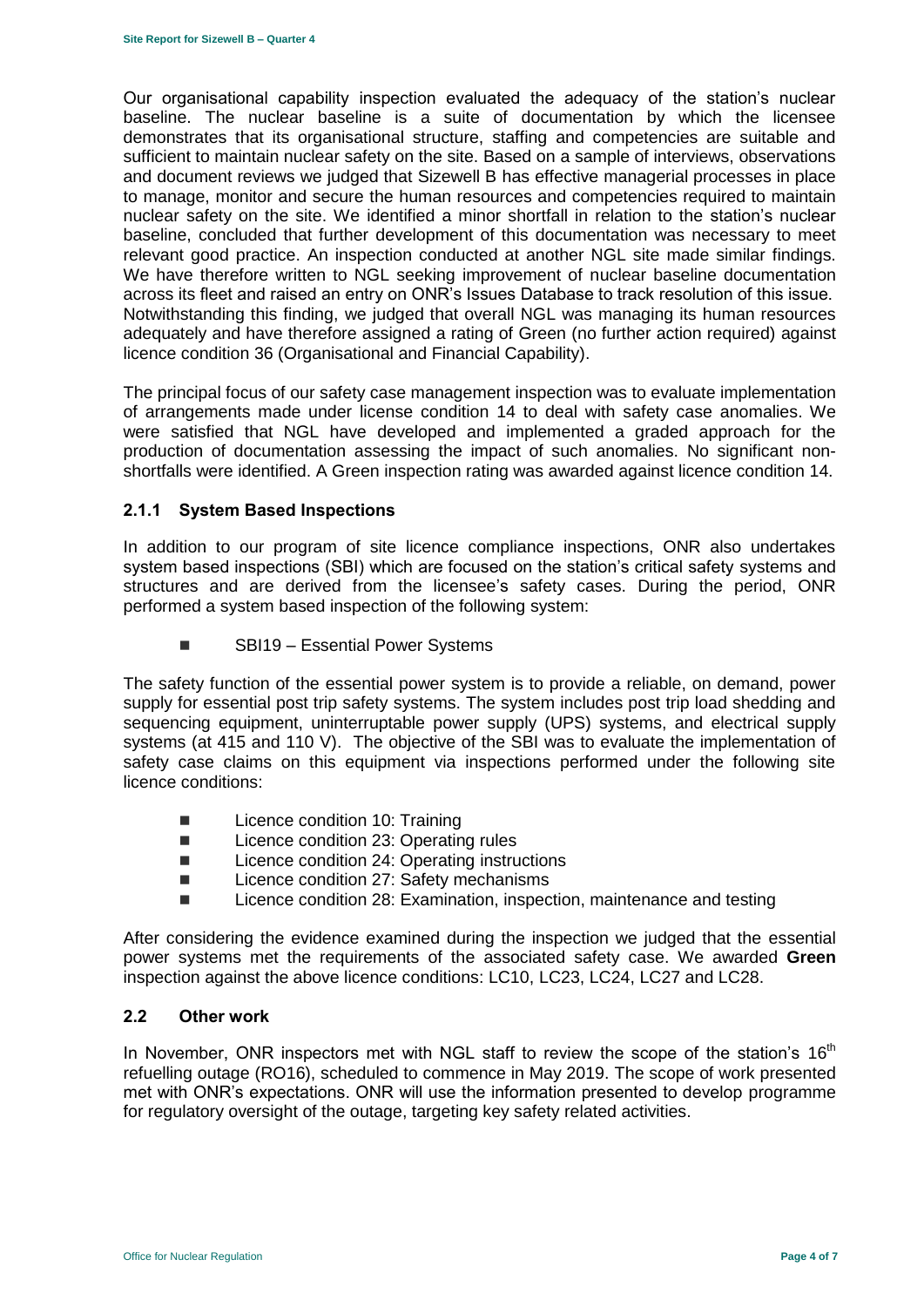# <span id="page-4-0"></span>**3 NON-ROUTINE MATTERS**

In November, the Deputy Chief Inspector visited the site, meeting with members of the station's leadership team and work force safety representatives. During the visit inspectors undertook a tour of the station to review progress against issues on the ONR's database. Overall, we are satisfied with progress being made.

# <span id="page-4-1"></span>**4 REGULATORY ACTIVITY**

ONR may issue formal documents to ensure compliance with regulatory requirements. Under nuclear site licence conditions, ONR issues regulatory documents, which either permit an activity or require some form of action to be taken; these are usually collectively termed 'Licence Instruments' (LIs), but can take other forms. In addition, inspectors may take a range of enforcement actions, to include issuing an Enforcement Notice.

**No LIs, Enforcement Notices or Enforcement letters were issued during this** period.

# <span id="page-4-2"></span>**5 NEWS FROM ONR**

# **October**

We welcomed the [publication](http://news.onr.org.uk/2018/10/iaea-review-torness-power-station/) of the key review of operational safety performance at Torness nuclear power station, published by the International Atomic Energy Agency and the UK government. The report highlights eight areas of good practice at Torness and offers proposals for further improvements, which we fully support.

Following our decision to prosecute, EDF Energy Nuclear Generation Ltd and Doosan Babcock Ltd pleaded guilty to offences at Hinkley Point B under the Health & Safety at Work etc. Act 1974, section 3(1) and the Work at Height Regulations 2005, Regulation 4(1) respectively. The incident was a conventional health and safety matter, with no radiological risk to workers or the public. [A sentencing date](http://news.onr.org.uk/2018/10/edf-and-doosan-babcock-plead-guilty/) has been set for 1 February 2019 at Taunton Crown Court.

On 1 February 2019 EDF Energy were fined £200,000 and Doosan Babcock £150,000. The companies were also ordered to each pay half of the prosecution costs of £36,353.84.

The sentencing marks the conclusion of a prosecution brought by ONR for offences under the Health & Safety at Work etc. Act 1974, section 3(1), (in relation to EDF Energy), and the Work at Height Regulations 2005, Regulation 4(1), (for Doosan Babcock).

*The full [press statement](http://news.onr.org.uk/2019/02/companies-fined-for-health-and-safety-breaches/) is available on our website.*

# **November**

Following a rigorous procurement process, we appointed six nuclear supply chain organisations to our new [Technical Support Framework \(TSF\).](http://news.onr.org.uk/2018/11/new-technical-support-framework-announced/) The new TSF, which came in to effect on 1 November 2018, has been established to provide a renewed and modernised framework for procuring technical support. We use this technical support to obtain, for example, expert technical assessments, access to specialist software or modelling, or access to niche skill sets that we do not retain in-house.

The revised Nuclear Safety Directive introduced a European system of Topical Peer Review in 2017 and every six years thereafter. We played a leading role in the preparations for the first European 'Topical Peer Review' on Ageing Management of Nuclear Power Plants and welcome the publication of the [first peer review report](http://news.onr.org.uk/2018/11/onr-welcomes-first-topical-peer-review/) by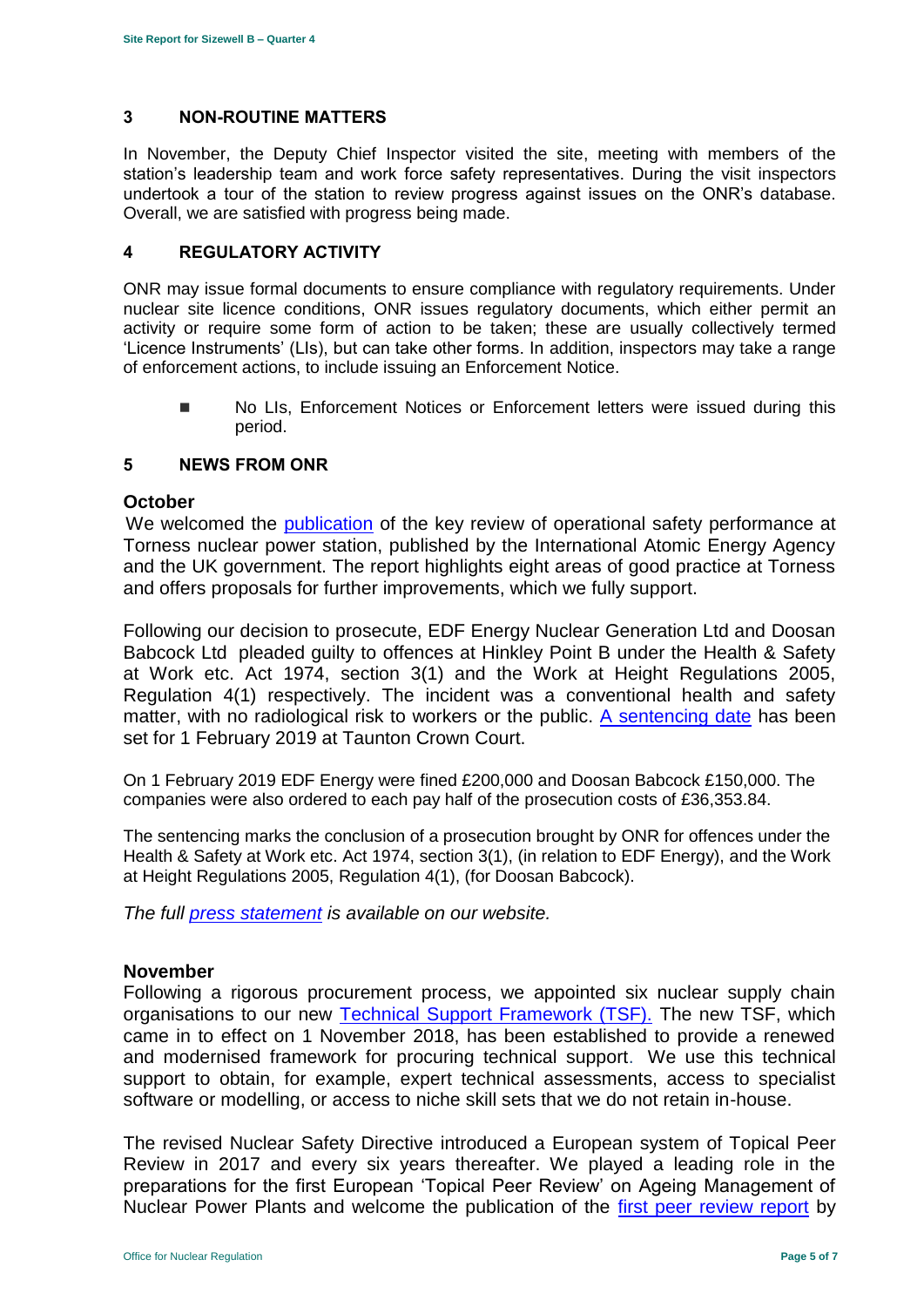the European Nuclear Safety Regulator Group. We are pleased that a number of our experts made a valuable contribution to the exercise alongside 16 European countries as well as Norway, Switzerland and Ukraine. The UK report was authored jointly between ourselves, EDF Nuclear Generation Ltd and EDF-NNB GenCo.

[The Atomic Weapons Establishment \(AWE\) was fined £1 million](http://news.onr.org.uk/2018/11/awe-prosecution-reaction/) after admitting offences under Section 2 (1) of the Health and Safety at Work etc. Act (1974). The incident, which occurred on 27 June 2017 was a conventional health and safety matter and there was no radiological risk to workers or the public. The prosecution was the result of our investigation into the incident.

In conjunction with the Environment Agency, we announced the completion of our [initial high level scrutiny](http://news.onr.org.uk/2018/11/uk-hpr1000-completes-gda-step-2/) of the UK HPR1000 reactor design.

We provided NNB Genco (HPC) Ltd (NNB GenCo) with [consent](http://news.onr.org.uk/2018/11/consent-for-hinkley-point-c-nuclear-island-concrete-pour/) to commence the unit 1 Nuclear Island concrete pour at Hinkley Point C (HPC). We also hosted our third webinar to explain our permissioning role for the Nuclear Island concrete pour at HPC and to provide information on our work to ensure that the new nuclear power station is built to the standards expected in the UK. Amongst others, a number of Site Stakeholder Group members joined the webinar and we received excellent feedback. We are planning further webinars on various topics in 2019. If you would like to find out more, please contact the ONR Communications team at [contact@onr.gov.uk](mailto:contact@onr.gov.uk)

After 16 years of decommissioning work, Bradwell became the first of the Magnox nuclear power stations to receive our permission to enter into a period of "care and maintenance".

The nuclear safeguards regulations which will enable ONR to set up the domestic safeguards regime following Euratom withdrawal, were laid in Parliament. The Government published the details, [alongside its response and the feedback to](https://www.gov.uk/government/consultations/nuclear-safeguards-regulations)  [consultation on the draft regulations on its website.](https://www.gov.uk/government/consultations/nuclear-safeguards-regulations)

# **December**:

[Court proceedings continued](http://news.onr.org.uk/2018/12/prosecution-of-sellafield-ltd/) in our [prosecution of Sellafield Ltd](http://news.onr.org.uk/2018/07/update-prosecution-of-sellafield-ltd/) for offences under Section 2 (1) of the Health and Safety at Work etc Act (1974).

Reactor 3 at Hunterston B remains offline after being shut down following a routine inspection into cracks in its graphite core, in March 2018. [Cracking of the graphite](http://www.onr.org.uk/civil-nuclear-reactors/graphite-core-of-agrs.htm)  [bricks in Advanced Gas-cooled Reactors](http://www.onr.org.uk/civil-nuclear-reactors/graphite-core-of-agrs.htm) such as Hunterston B is expected as the reactors age. However, the number of cracks found during the inspection of Reactor 3 has led to the licensee, EDF Nuclear Generation Limited, carrying out further inspections of the core. Reactor 4 at Hunterston B was taken offline in October for an inspection of its graphite core. EDF Energy has submitted a safety case for Reactor 4 and is preparing one for Reactor 3. We will assess both safety cases to determine whether the reactors are safe to return to service. Neither reactor may restart without our consent, which we will give only if it is safe to do so.

The Government published a [Written Ministerial Statement](https://www.parliament.uk/business/publications/written-questions-answers-statements/written-statement/Commons/2018-12-19/HCWS1217/) on implementing Geological Disposal, announcing the publication of its [Working With Communities](https://www.gov.uk/government/publications/implementing-geological-disposal-working-with-communities-long-term-management-of-higher-activity-radioactive-waste) policy and the launch of a consent-based process to find a site to host a Geological